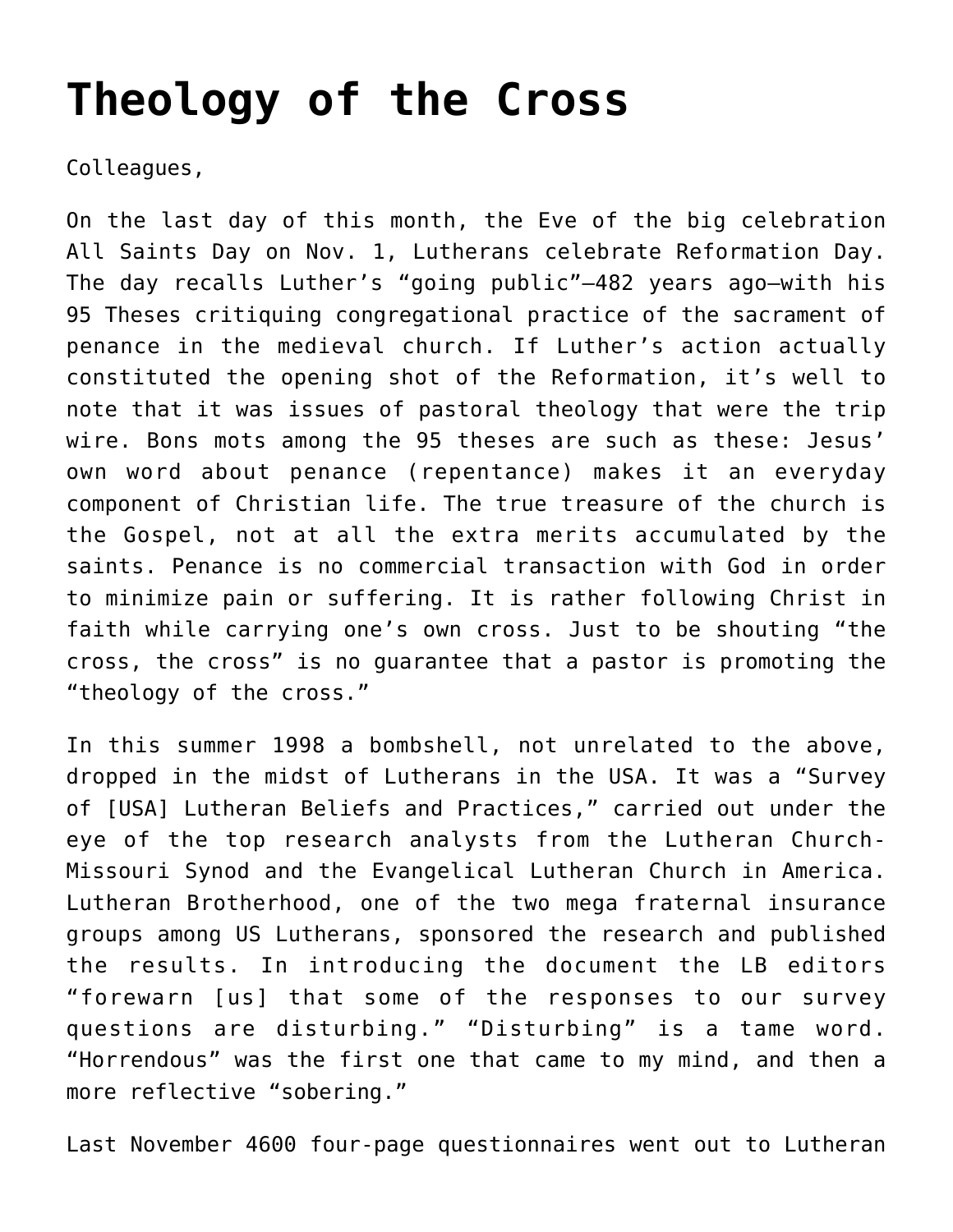households across the country from all US Lutheran groupings. After 4 weeks half of them had come back. Here's the results:

- 1. 48% said "People can only be justified before God by loving others."
- 2. 60% agreed with the statement "The main purpose of the gospel is God's rules for right living."
- 3. 67% said yes to the statement: "Although there are many religions in the world, most of them lead to the same God."
- 4. 56% affirmed that "God is satisfied if a person lives the best life one can."
- 5. 44% would not say yes to the statement: "Property (house, automobile, money, etc.) belongs to God and we only hold it in trust for God."
- 6. 41% disagreed with the notion that children enter the world as sinners.
- 7. 28% couldn't say yes to the statement "God is one divine essence but three persons."

So, as Luther says in the Small Catechism over and over again: What does this mean? Here are some possible answers:

- 1. It means legalism is alive and well in American Lutheranism. But why should that surprise us, since Luther's own theology of "simul justus et peccator" [Christians are righteous and sinners at the same time] says "old Adam" (= a legalist) is alive and at work in every baptized Christian? Yet it does come as a jolt when so many Lutherans publicly confess it as their considered belief, and not as the demon they too need to wrestle with daily.
- 2. It signals how US Lutherans have been feeding on the Pelagianism of America's cultural religion, with its "innocent babies, trying harder, and doing the best you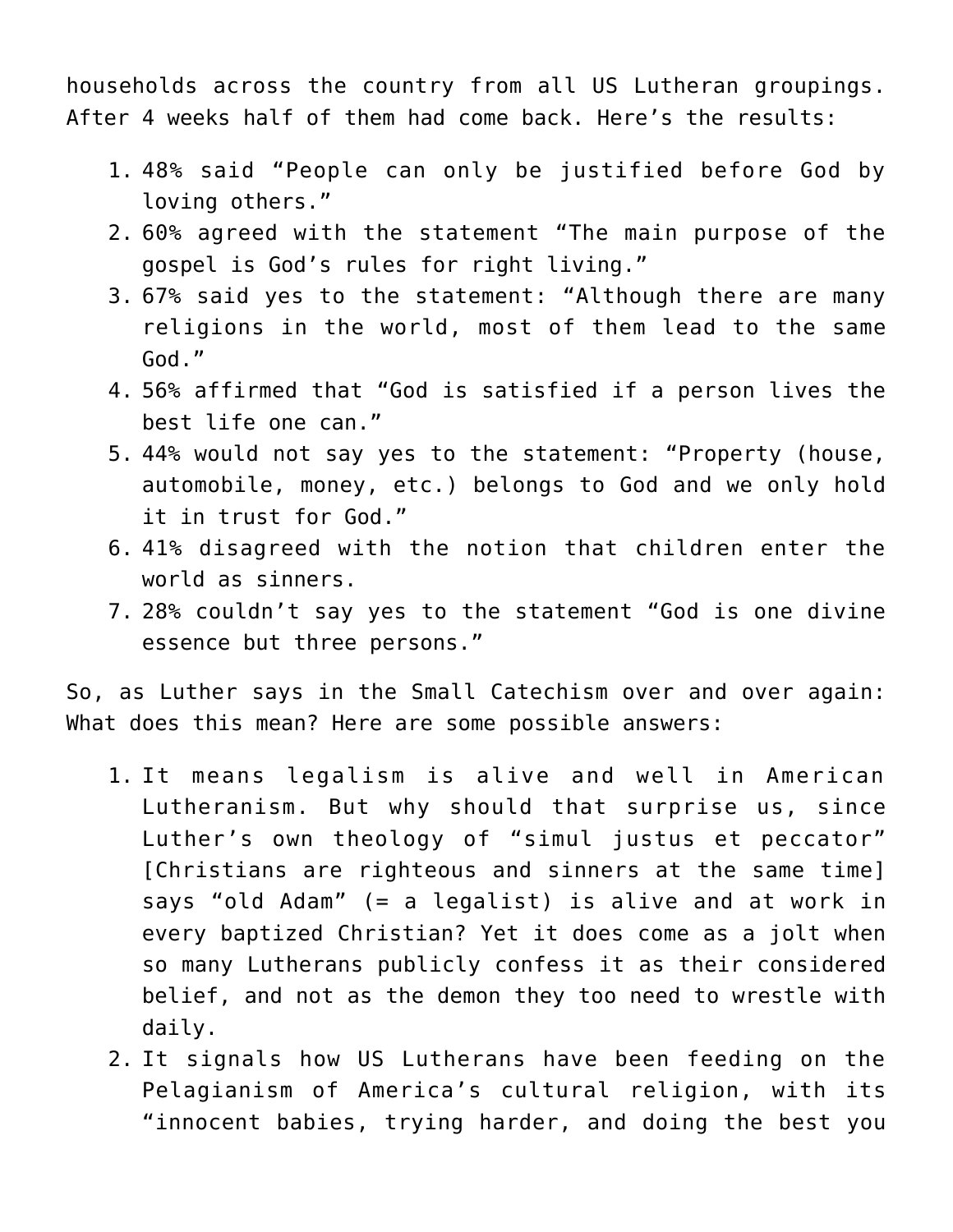can." It also points toward the pervasiveness among Lutherans of America's "religion in general" where all people of good will & moral fiber are OK with God regardless of their religious affiliation–or disaffiliation.

- 3. Although 77% said "It is important for me to be a member of a Lutheran church," you wonder what the term "Lutheran" meant for these folks, since justification by faith was a minority opinion among the respondents. The same goes for what the term "Christian" meant to these Lutherans when two-thirds of them thought that "most religions in the world lead to the same God."
- 4. These results are revealing data to set alongside the international Lutheran event of the summer, the formal adoption of the Joint Declaration on the Doctrine of Justification by Lutherans and Roman Catholics. Rome's official response to the Joint Declaration, a subject of earlier ThTh essays, asked whether works and merit didn't still factor in for a sinner's justification. Half of the Lutherans in the LB survey said the same thing. Even as some of us Lutherans may twitch, there's almost a "joint declaration" here too. One slight difference between the focus on works in the late Medieval church and that of these Lutheran Pelagians is that the Medieval variety still wanted to keep faith in the mix. Faith AND works was their motto. Thus the Reformers designated them semi-Pelagians. The folks in the LB survey however seem not to bother with the faith component at all. They opt for Pelagianism "straight," with no faith-additives at all.
- 5. Whatever else the LB survey reveals, it shows that Lutheranism in the USA is a mission field. As Pogo once said back in the fifties: "We have met the enemy and he is us." Regardless of formal agreements on justification at the official ecumenical level, back home the Lutheran